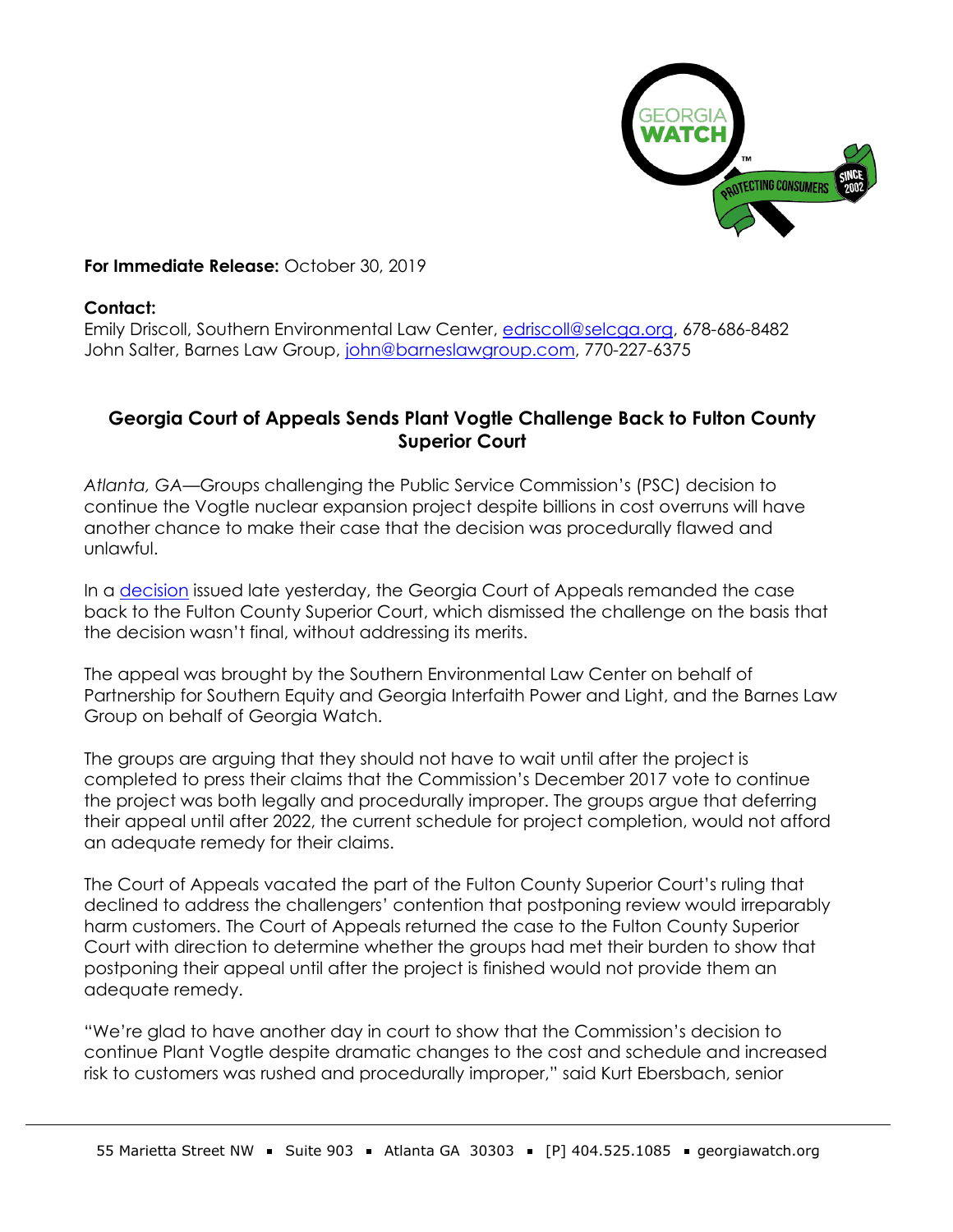

attorney for the Southern Environmental Law Center. "We will make our case that the only way to undo the enormous harm to customers resulting from that decision is for the superior court to hear this case now."

"After threatening to abandon the project unless the Commission caved to its demands, Georgia Power turned around and argued that this same decision wasn't consequential enough for a court to look at it now," said John F. Salter of the Barnes Law Group. "For judicial review to be meaningful, the Court of Appeal's ruling lets us argue that a decision of this magnitude must be tested now—and not in three or more years when the project is finished and nothing good can be done."

## **Background:**

In early 2018, the groups filed their appeal in Fulton County Superior Court, charging that the Georgia Public Service Commission's approval in the 17<sup>th</sup> Vogtle Construction Monitoring (VCM 17) docket to continue the nuclear expansion project despite a revised price tag amounting to billions of dollars in cost overruns violated state law and the Commission's own rules concerning "ex parte" communications—i.e. private discussions between the Commissioners and one of the parties involved.

In May 2018, the groups filed a joint motion for limited discovery regarding the one-sided communications between the PSC and Georgia Power in the days leading up to the Commission's decision to continue the vastly over-budget project, and to present evidence of those communications to the Court.

In an October 2018 hearing before the Fulton County Superior Court, the parties presented oral argument concerning the two pending motions before the Court: the motion seeking limited discovery, and a motion to dismiss filed by Georgia Power.

Issued on December 21, 2018—exactly one year after the PSC's unanimous vote to approve to continue the project despite the dramatically changed circumstances—the Fulton County Superior Court ruled that dissatisfied customers cannot raise concerns about the unfairness of that process until 2022 or later, after the project is complete. The court dismissed the case on the basis that the appealed order was not final, without addressing the substance of the groups' claims.

In briefs filed with the Court of Appeals in March and May, the groups argued that the PSC's order was in fact a final decision because it was a contested case in which the only two issues set for determination were fully decided, and that waiting until after completion